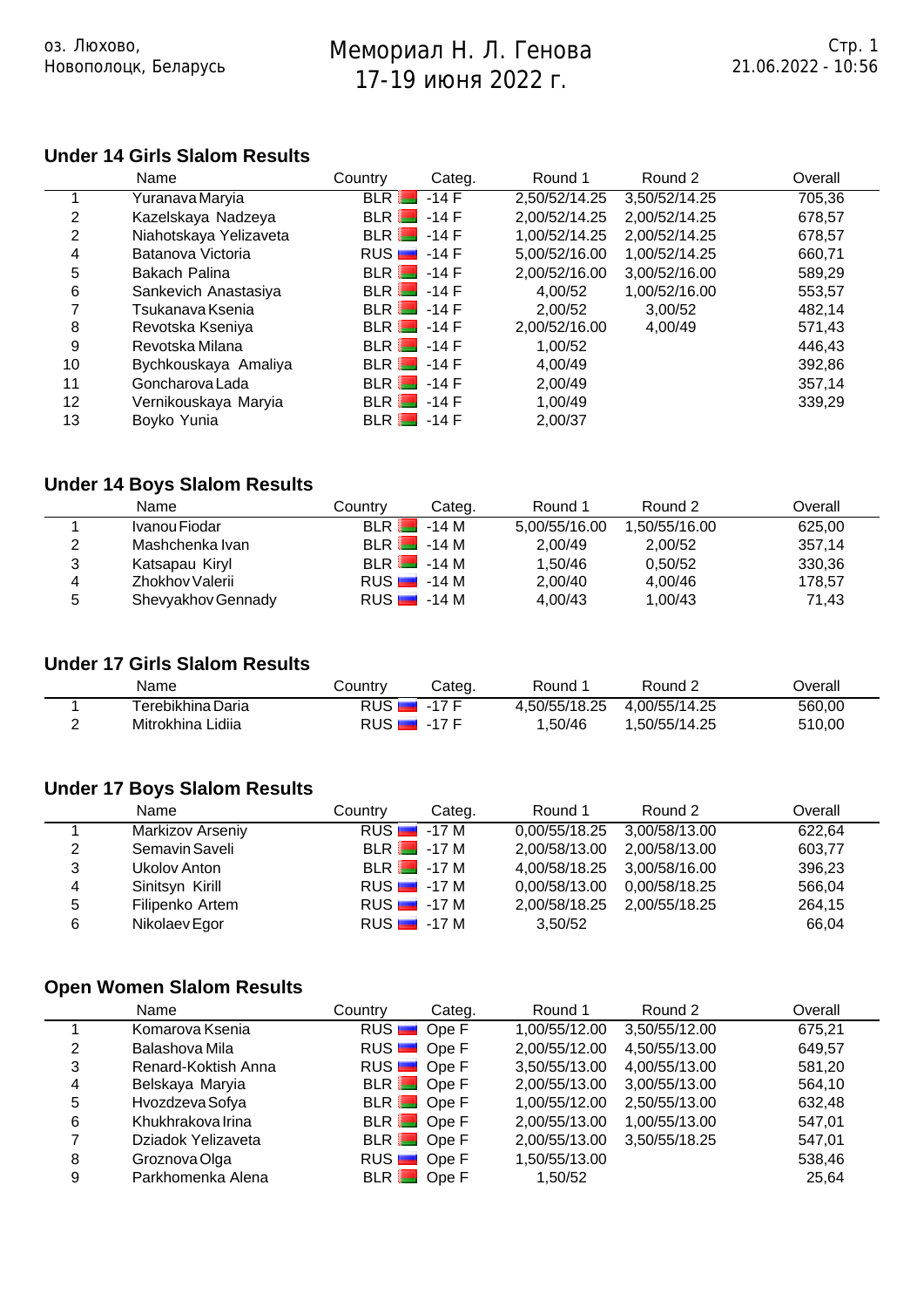Мемориал Н. Л. Генова

# **Open Men Slalom Results**

Новополоцк, Беларусь

оз. Люхово,

|   | Name                | Countrv | Categ.             | Round 1       | Round 2       | Overall |
|---|---------------------|---------|--------------------|---------------|---------------|---------|
|   | Kamyshenko Sergey   |         | RUS <b>D</b> Ope M | 3,00/58/12.00 | 2,00/58/11.25 | 704.00  |
| 2 | Papkou Andrei       |         | BLR Ope M          | 0,00/58/12.00 | 2,50/58/12.00 | 616.00  |
| 3 | Martynov Denis      |         | RUS <b>D</b> Ope M | 1.50/58/12.00 | 0.50/58/12.00 | 600,00  |
| 4 | Melnik Stsiapan     |         | BLR Ope M          | 1,00/58/12.00 | 4.50/58/13.00 | 592.00  |
| 5 | Kazlowski Alexander |         | BLR Ope M          | 2,00/58/11.25 | 0.00/55/18.25 | 704.00  |
| 6 | Mazurkevich Vasili  |         | BLR Ope M          | 4,00/58/13.00 |               | 544.00  |
|   | Marozau Artsiom     |         | BLR Ope M          | 3,50/55/18.25 |               | 56.00   |

## **Over 35 Women Slalom Results**

| Name             | こountry    | Cateɑ. | Round   | Round.  | )verall |
|------------------|------------|--------|---------|---------|---------|
| Fomicheva Ksenia | RUS.       | 35+    | 2,00/52 | 2.00/52 | 52,63   |
| Zhokhova Irina   | <b>RUS</b> | 35+    | 5,00/49 | 4,00/49 |         |

#### **Over 35 Men Slalom Results**

| Name               | Country | Categ.        | Round 1                     | Round 2 | Overall |
|--------------------|---------|---------------|-----------------------------|---------|---------|
| Linkov Sergey      |         | $RUS$ $35+ M$ | 3,00/55/13.00 3,00/55/13.00 |         | 488.37  |
| Gorshcharuk Dmitry |         | $RUS$ 35+ M   | 2,00/55/18.25 1,00/55/18.25 |         | 46,51   |

### **Under 14 Girls Tricks Results**

|    | Name                   | Country      | Categ. | Round 1 | Round 2 | Overall |
|----|------------------------|--------------|--------|---------|---------|---------|
|    | Yuranava Maryia        | $BLR$ -14 F  |        | 2660    | 3990    | 752,83  |
| 2  | Tsukanava Ksenia       | $BLR$ $-14F$ |        | 3040    | 3040    | 573,58  |
| 3  | Sankevich Anastasiya   | $BLR$ $-14F$ |        | 2740    | 2900    | 547,17  |
| 4  | Niahotskaya Yelizaveta | $BLR$ $-14F$ |        | 1570    | 2800    | 528,30  |
| 5  | Kazelskaya Nadzeya     | $BLR$ $-14F$ |        | 1960    | 1690    | 369,81  |
| 6  | Revotska Kseniya       | $BLR$ $-14F$ |        | 1710    | 980     | 322,64  |
| 7  | Barinova Elizaveta     | $RUS$ $-14F$ |        | 1530    |         | 288,68  |
| 8  | Revotska Milana        | $BLR$ $-14F$ |        | 1280    |         | 241,51  |
| 9  | Boyko Yunia            | $BLR$ $-14F$ |        | 1270    |         | 239,62  |
| 10 | Vernikouskaya Maryia   | $BLR$ $-14F$ |        | 1230    |         | 232,08  |
| 11 | Batanova Victoria      | $RUS$ $-14F$ |        | 1080    |         | 203,77  |

## **Under 14 Boys Tricks Results**

|   | Name                | Country | Categ.        | Round 1 | Round 2 | Overall |
|---|---------------------|---------|---------------|---------|---------|---------|
|   | Ivanou Fiodar       |         | $BLR$ $-14M$  | 3090    | 3690    | 556.56  |
| 2 | Mitrokhin Rostislav |         | $RUS$ $-14M$  | 2540    | 2370    | 383,11  |
| 3 | Mashchenka Ivan     |         | $BLR$ $-14M$  | 2110    | 2220    | 334,84  |
| 4 | Ilyin Konstantin    |         | $RUS$ $-14M$  | 1940    | 2160    | 325,79  |
| 5 | Shevyakhov Gennady  |         | $RUS$ $-14$ M | 1430    | 2020    | 304,68  |
| 6 | Katsapau Kiryl      |         | $BLR$ $-14M$  | 410     |         | 61.84   |

#### **Under 17 Girls Tricks Results**

| Name                    | ัวuntrv    | $n+n$ | touno! | 'ound | <b>T</b> verall |
|-------------------------|------------|-------|--------|-------|-----------------|
| <br>Mitrokhina<br>idiia | $\epsilon$ |       | $\sim$ | 3010  | 288.31          |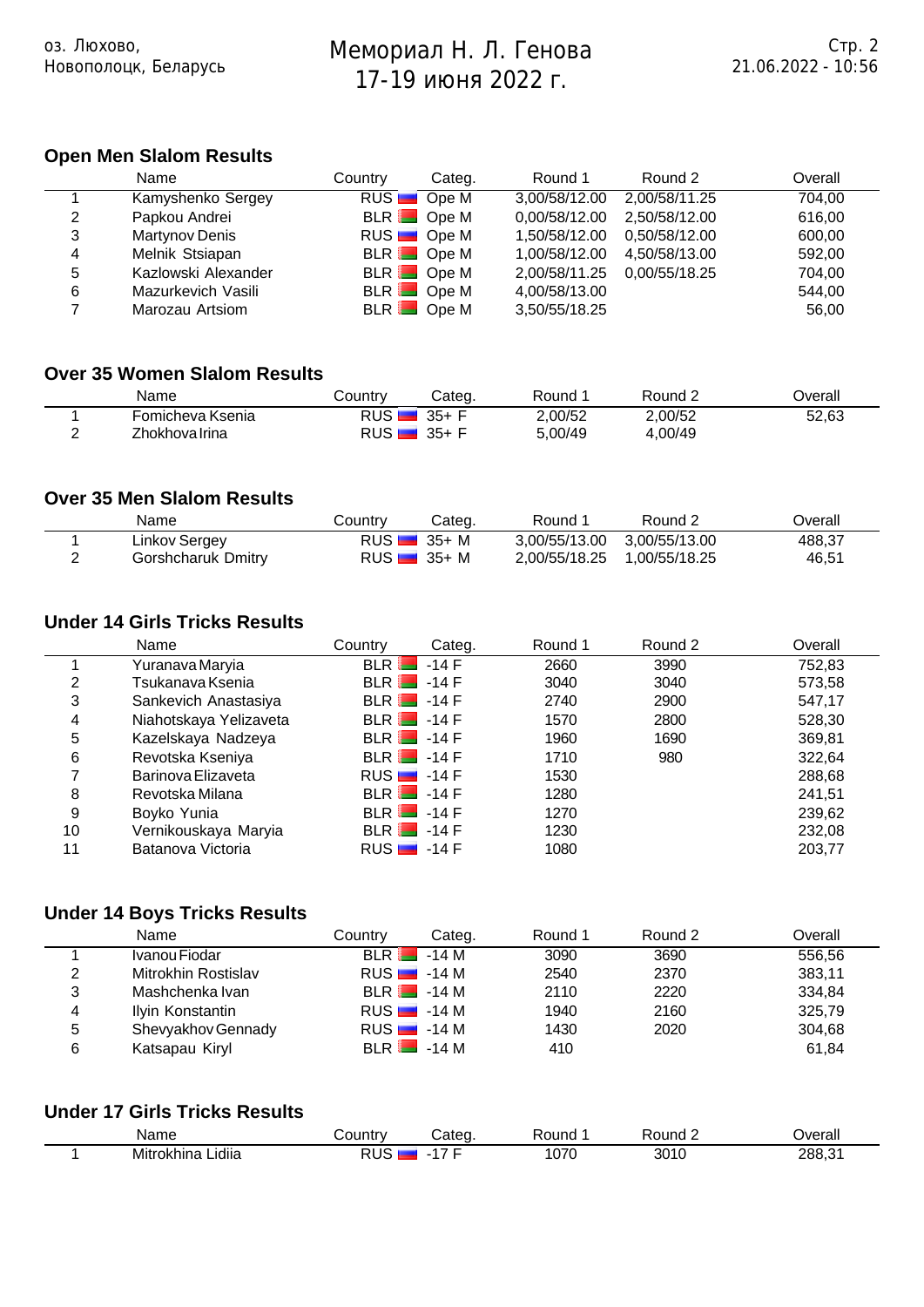Мемориал Н. Л. Генова

# **Under 17 Boys Tricks Results**

оз. Люхово,

Новополоцк, Беларусь

|   | Name            | Countrv | Cateɑ.                   | Round 1 | Round 2 | ⊃verall |
|---|-----------------|---------|--------------------------|---------|---------|---------|
|   | Sinitsyn Kirill |         | $RUS$ $-17M$             | 5760    | 5760    | 478.01  |
| 2 | Semavin Saveli  |         | $BLR$ $-17M$             | 4170    | 5730    | 475.52  |
|   | Filipenko Artem |         | RUS $\blacksquare$ -17 M | 3500    | 3340    | 290,46  |

## **Open Women Tricks Results**

|    | Name               | Country | Categ.             | Round 1 | Round 2 | Overall |
|----|--------------------|---------|--------------------|---------|---------|---------|
|    | Beliakova Mariya   |         | BLR Ope F          | 6740    | 7340    | 651,87  |
| 2  | Parkhomenka Alena  |         | BLR Ope F          | 6060    | 6090    | 540,85  |
| 3  | Hvozdzeva Sofya    |         | BLR Ope F          | 5570    | 5860    | 520,43  |
| 4  | Politova Varvara   |         | RUS <b>D</b> Ope F | 4680    | 5420    | 481,35  |
| 5  | Belskaya Maryia    |         | BLR Ope F          | 5390    | 5090    | 478,69  |
| 6  | Groznova Olga      |         | RUS <b>D</b> Ope F | 4190    |         | 372,11  |
|    | Khukhrakova Irina  |         | BLR Ope F          | 3800    |         | 337,48  |
| 8  | Dziadok Yelizaveta |         | $BLR$ Ope F        | 3020    |         | 268,21  |
| 9  | Liatun Hanna       |         | BLR Ope F          | 2910    |         | 258,44  |
| 10 | Churakova Tatiana  |         | RUS <b>D</b> Ope F | 2170    |         | 192.72  |

## **Open Men Tricks Results**

|   | Name                 | Countrv | Categ.             | Round 1 | Round 2 | Overall |
|---|----------------------|---------|--------------------|---------|---------|---------|
|   | Mikhailau Aliaksandr |         | BLR Ope M          | 8080    | 8560    | 680,99  |
| 2 | Melnik Stsiapan      |         | BLR Ope M          | 6190    | 7650    | 608,59  |
| 3 | Mazurkevich Vasili   |         | BLR Ope M          | 6650    | 7450    | 592,68  |
| 4 | Lipatov Sergey       |         | RUS <b>D</b> Ope M | 6780    | 5330    | 539,38  |
| 5 | Papkou Andrei        |         | BLR Ope M          | 5690    | 4910    | 452,67  |
| 6 | Marozau Artsiom      |         | BLR Ope M          | 3780    |         | 300,72  |
|   | Churakov Danila      |         | RUS <b>D</b> Ope M | 2210    |         | 175,82  |

#### **Over 35 Women Tricks Results**

| Name                      | ວuntrv | ;ateα       | Round | ound? | ס∨erall |
|---------------------------|--------|-------------|-------|-------|---------|
| - -<br>-lena<br>Sinitsvna | . .    | $35 -$<br>ື | 2760  | 2600  | 460,00  |

## **Under 14 Girls Jump Results**

|    | Name                   | Country | Categ.       | Round 1 | Round 2           | Overall |
|----|------------------------|---------|--------------|---------|-------------------|---------|
|    | Yuranava Maryia        |         | $BLR$ $-14F$ | 21,8m   | 23,6m             | 830,00  |
| 2  | Bakach Palina          |         | $BLR$ $-14F$ | 18.5m   | 19.1m             | 605,00  |
| 3  | Kazelskaya Nadzeya     |         | $BLR$ $-14F$ | 15.9m   | 16,8m             | 490,00  |
| 4  | Revotska Milana        |         | $BLR$ $-14F$ | 15,1m   | 16,0m             | 450,00  |
| 5  | Batanova Victoria      |         | $RUS$ $-14F$ | 14,3m   | 15,5m             | 425,00  |
| 6  | Tsukanava Ksenia       |         | $BLR$ $-14F$ | 14.3m   | 15.1 <sub>m</sub> | 405,00  |
|    | Sankevich Anastasiya   |         | $BLR$ $-14F$ | 13,0m   |                   | 300,00  |
| 8  | Niahotskaya Yelizaveta |         | $BLR$ $-14F$ | 12.2m   |                   | 260,00  |
| 9  | Bychkouskaya Amaliya   |         | $BLR$ $-14F$ | 8,8m    |                   | 90,00   |
| 10 | Revotska Kseniya       |         | $BLR$ $-14F$ | 0,00m   |                   |         |

## **Under 14 Boys Jump Results**

|   | Name            | Country | Categ. | Round | Round ∠ | ⊃verall |
|---|-----------------|---------|--------|-------|---------|---------|
|   | Ivanou Fiodar   | BIR     | -14 M  | 18,5m | 18,2m   | 335,97  |
| - | Mashchenka Ivan | BLR I   | -14 M  | 0,00m |         |         |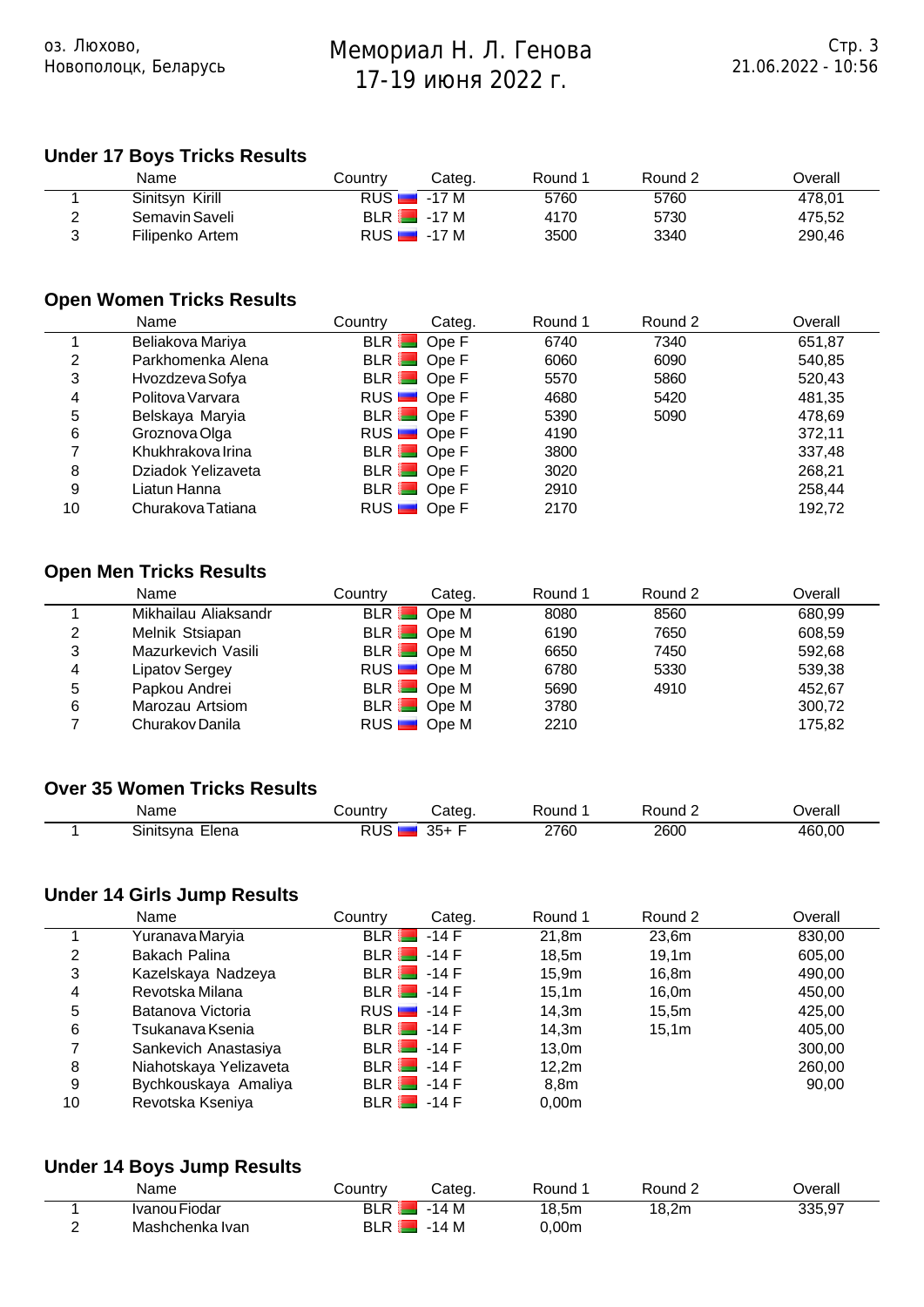# **Under 17 Girls Jump Results**

оз. Люхово,

Новополоцк, Беларусь

| Name                     | `ountry     | `ateo                    | ound:            | `ound-             | <b>T</b>         |
|--------------------------|-------------|--------------------------|------------------|--------------------|------------------|
| <br>Mitrokhina<br>Lıdııa | <b>DIIC</b> | $\overline{\phantom{a}}$ | .<br>7.5m<br>- 1 | $\sim$<br>.8m<br>- | 448,<br>4≻<br>≖∽ |

## **Under 17 Boys Jump Results**

| Name               | <b>⊜ountr∨</b> | Categ.       | Round | Round ∠ | ⊃verall |
|--------------------|----------------|--------------|-------|---------|---------|
| Semavin Saveli     | <b>BLR L</b>   | `7 M<br>- -  | 33,9m | 32,5m   | 355,50  |
| Kirill<br>Sinitsyn | RUS I          | ิ 7 M<br>- - | 28.3m | 31.3m   | 289,00  |

## **Open Women Jump Results**

|   | Name               | Country | Categ.             | Round 1 | Round 2 | Overall |
|---|--------------------|---------|--------------------|---------|---------|---------|
|   | Turets Irina       |         | BLR Ope F          | 41.6m   | 42.5m   | 588,91  |
| 2 | Parkhomenka Alena  |         | BLR Ope F          | 39.7m   | 40.9m   | 551,96  |
| 3 | Khukhrakova Irina  |         | BLR Ope F          | 34.1m   | 37,0m   | 461,89  |
| 4 | Belskaya Maryia    |         | BLR Ope F          | 33,6m   | 34,4m   | 401,85  |
| 5 | Hvozdzeva Sofya    |         | BLR Ope F          | 31,5m   | 33,9m   | 390,30  |
| 6 | Groznova Olga      |         | RUS <b>D</b> Ope F | 29.3m   |         | 284,06  |
|   | Dziadok Yelizaveta |         | $BLR$ Ope F        | 25,3m   |         | 191,69  |
| 8 | Liatun Hanna       |         | BLR Ope F          | 22,3m   |         | 122,40  |

## **Open Men Jump Results**

|   | Name               | Country | Categ.             | Round 1 | Round 2 | Overall |
|---|--------------------|---------|--------------------|---------|---------|---------|
|   | Ryanzin Vladimir   |         | RUS <b>D</b> Ope M | 54.1m   | 55.2m   | 576.34  |
| 2 | Marozau Artsiom    |         | BLR Ope M          | 50,5m   | 53,9m   | 551,53  |
| 3 | Melnik Stsiapan    |         | BLR Ope M          | 47.9m   | 47.7m   | 437,02  |
| 4 | Kamyshenko Sergey  |         | RUS <b>D</b> Ope M | 48.3m   | 46.6m   | 444.66  |
| 5 | Papkou Andrei      |         | BLR Ope M          | 46.5m   | 46.1m   | 410,31  |
| 6 | Mazurkevich Vasili |         | BLR Ope M          | 45,3m   |         | 387,40  |

#### **Under 14 Girls Overall Results**

|   | Name                   | Country              | Categ.  | Slalom | Tricks | Jump   | Overall |
|---|------------------------|----------------------|---------|--------|--------|--------|---------|
|   | Yuranava Maryia        | <b>BLR</b>           | $-14$ F | 705.36 | 752.83 | 830,00 | 2288,19 |
| 2 | Kazelskaya Nadzeya     | BLR <b>I</b>         | $-14F$  | 678.57 | 369,81 | 490.00 | 1538,38 |
| 3 | Niahotskaya Yelizaveta | BLR <b>E</b>         | $-14$ F | 678.57 | 528,30 | 260,00 | 1466.87 |
| 4 | Tsukanava Ksenia       | $BIR$ $\blacksquare$ | $-14$ F | 482.14 | 573.58 | 405.00 | 1460.72 |
| 5 | Sankevich Anastasiya   | BLR <b>I</b>         | $-14$ F | 553,57 | 547.17 | 300,00 | 1400.74 |
| 6 | Batanova Victoria      | RUS                  | $-14$ F | 660.71 | 203,77 | 425.00 | 1289.48 |
|   | Revotska Milana        | BLR                  | $-14$ F | 446.43 | 241.51 | 450.00 | 1137.94 |

## **Under 14 Boys Overall Results**

| Name                            | ⇒ountr | 'ateα  | lom<br>$\overline{ }$<br>ыан<br>_____ | ricks<br>____ | Jumr           | ס∨erall                            |
|---------------------------------|--------|--------|---------------------------------------|---------------|----------------|------------------------------------|
| --<br>Fiodar<br>Ivano<br>э<br>. | וח     | M<br>. | ~~~<br>$\sim$<br>UU.                  | - -<br>556.56 | 00 F<br>$\sim$ | $\ddot{\phantom{1}}$<br>۰. د<br>__ |

#### **Under 17 Girls Overall Results**

| Name                     | تountr∟                  | ateα | Slalom | ⊺ricks                             | Jump      | )verall                  |
|--------------------------|--------------------------|------|--------|------------------------------------|-----------|--------------------------|
| <br>Mitrokhina<br>Lidiia | <b>DUO</b><br>. .<br>70C | - 1  | ,00    | 288.31<br>$\overline{\phantom{a}}$ | 4£<br>448 | 1 <i>74</i> 6.70<br>┱ ฉ. |